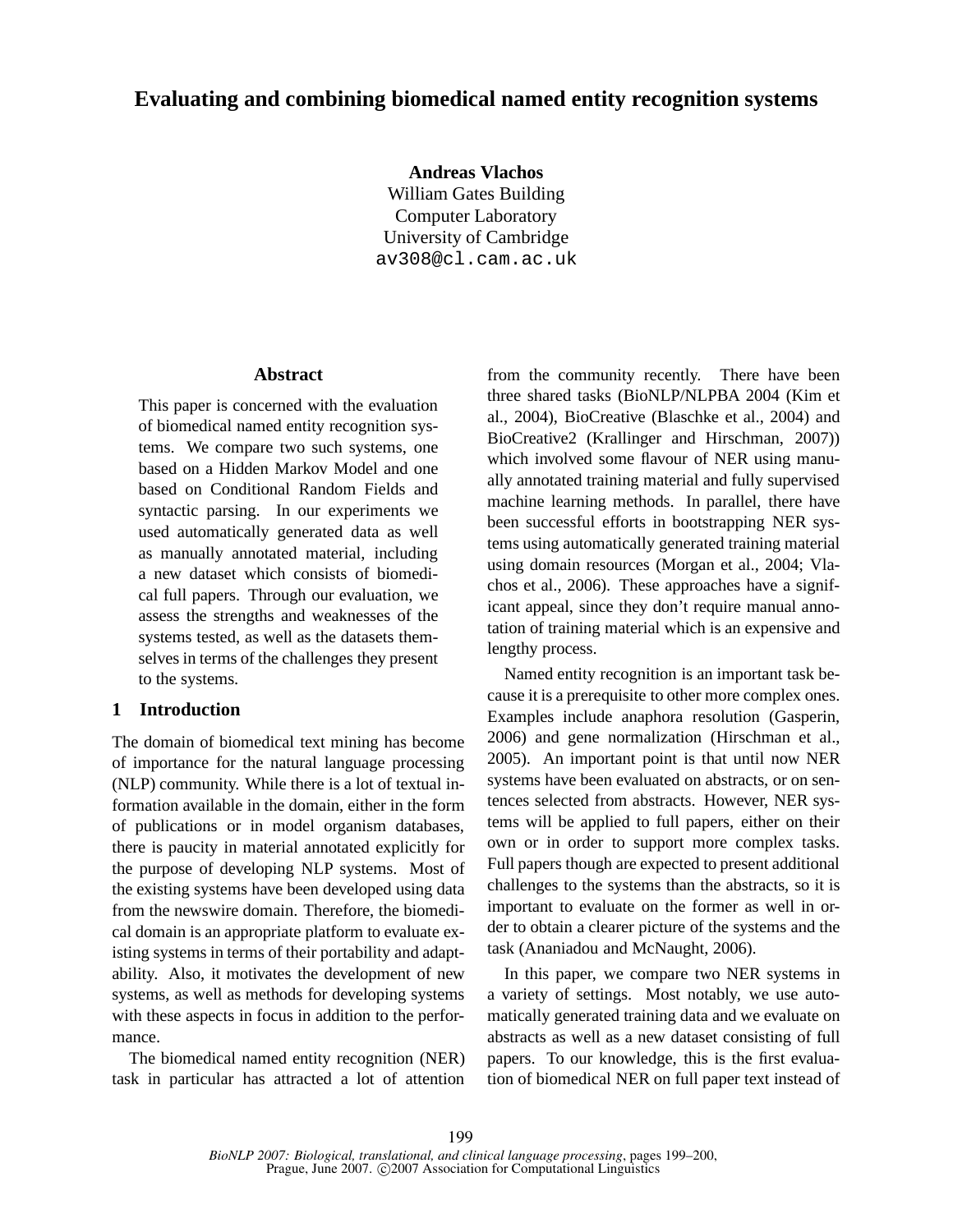abstracts. We assess the performance and the portability of the systems and using this evaluation we combine them in order to take advantage of their strengths.

### **2 Named entity recognition systems**

This section presents the two biomedical named entity recognition systems used in the experiments of Section 4. Both systems have been used successfully for this task and are domain-independent, i.e. they don't use features or resources that are tailored to the biomedical domain.

#### **2.1 Hidden Markov Model**

The first system used in our experiments was the HMM-based (Rabiner, 1990) named entity recognition module of the open-source NLP toolkit Ling- $Pipe<sup>1</sup>$ . . It is a hybrid first/second order HMM model using Witten-Bell smoothing (Witten and Bell, 1991). It estimates the following joint probability of the current token  $x_t$  and label  $y_t$  conditioned on the previous label  $y_{t-1}$  and previous two tokens  $x_{t-1}$  and  $x_{t-2}$ :

$$
P(x_t, y_t | y_{t-1}, x_{t-1}, x_{t-2}) \tag{1}
$$

Tokens unseen in the training data are passed to a morphological rule-based classifier which assigns them to predefined classes according to their capitalization and whether they contain digits or punctuation. In order to use these classes along with the ordinary tokens, during training a second pass over the training data is performed in which tokens that appear fewer times than a given threshold are replaced by their respective classes. In our experiments, this threshold was set experimentally to 8. Vlachos et al. (2006) employed this system and achieved good results on bootstrapping biomedical named entity recognition. They also note though that due to its reliance on seen tokens and the restricted way in which unseen tokens are handled its performance is not as good on unseen data.

## **2.2 Conditional Random Fields with Syntactic Parsing**

The second NER system we used in our experiments was the system of Vlachos (2007) that participated in the BioCreative2 Gene Mention task (Krallinger and Hirschman, 2007). Its main components are the Conditional Random Fields toolkit MALLET<sup>2</sup> (Mc-Callum, 2002) and the RASP syntactic parsing toolkit<sup>3</sup> (Briscoe et al., 2006), which are both publicly available.

Conditional Random Fields (CRFs) (Lafferty et al., 2001) are undirected graphical models trained to maximize the conditional probability of the output sequence given the inputs, or, in the case of tokenbased natural language processing tasks, the conditional probability of the sequence of labels  $y$  given a sequence of tokens x. Like HMMs, the number of previous labels taken into account defines the order of the CRF model. More formally:

$$
P(y|x) = \frac{1}{Z(x)} exp{\sum_{t=1}^{T} \sum_{k=1}^{K} \lambda_k f_k(y, x_t)}
$$
 (2)

In the equation above,  $Z(x)$  is a normalization factor computed over all possible label sequences,  $f_k$  is a feature function and  $\lambda_k$  its respective weight. y represents the labels taken into account as context and it is defined by the order of the CRF. For a  $n$ -th order model, y becomes  $y_t, y_{t-1}..., y_{t-n}$ . It is also worth noting that  $x_t$  is the feature representation of the token in position  $t$ , which can include features extracted by taking the whole input sequence into account, not just the token in question. The main advantage is that as a conditionally-trained model CRFs do not need to take into account dependencies in input, which as a consequence, allows the use of features dependent on each other. Compared to HMMs, their main disadvantage is that during training, the computation time required is significantly longer. The interested reader is referred to the detailed tutorial of Sutton & McCallum (2006).

Vlachos (2007) used a second order CRF model combined with a variety of features. These can be divided into simple orthographic features and in

<sup>&</sup>lt;sup>1</sup>http://www.alias-i.com/lingpipe. The version used in the experiments was 2.1.

<sup>2</sup> http://mallet.cs.umass.edu/index.php/Main Page

<sup>3</sup> http://www.informatics.susx.ac.uk/research/nlp/rasp/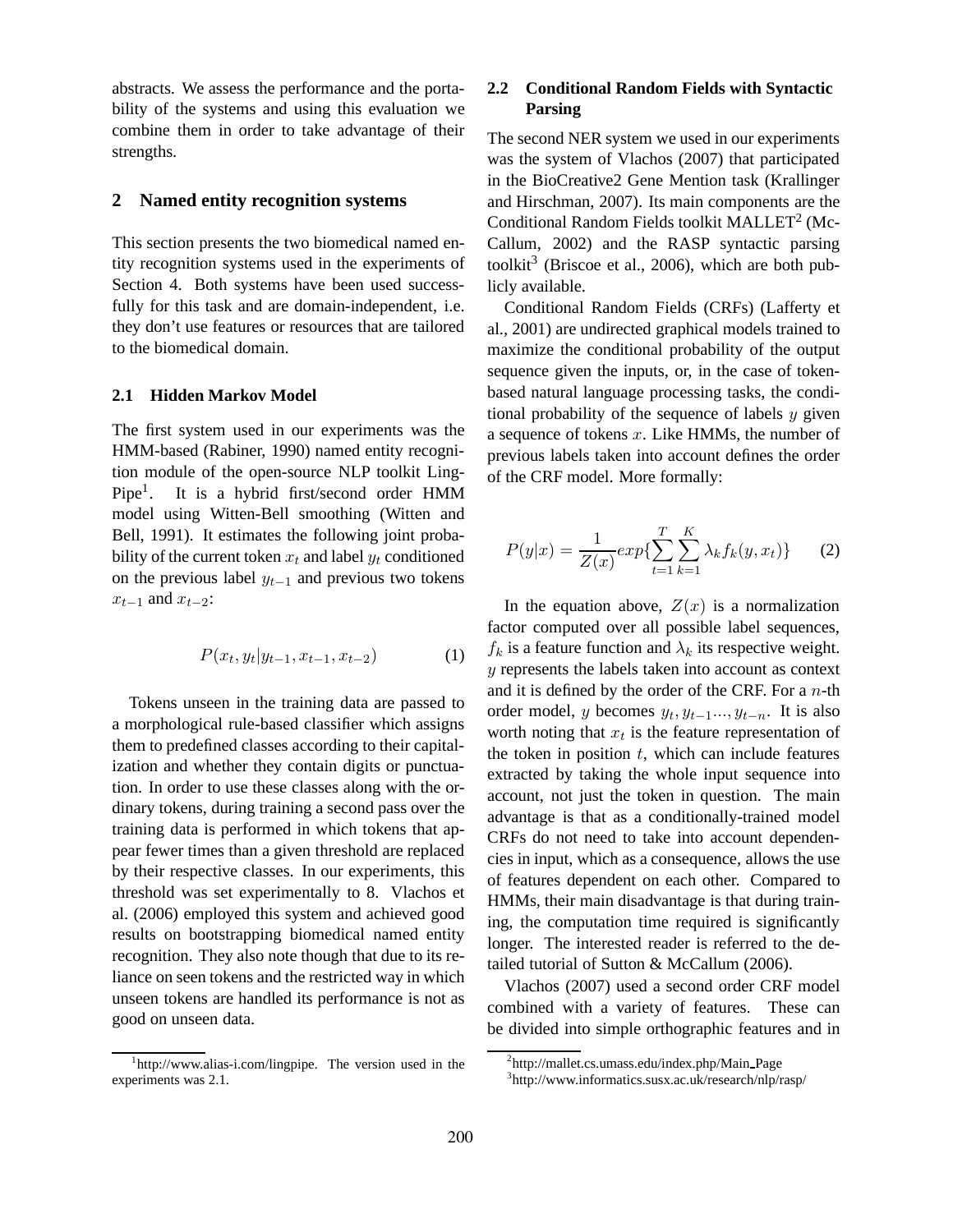those extracted from the output of the syntactic parsing toolkit. The former are extracted for every token and they are rather common in the NER literature. They include the token itself, whether it contains digits, letters or punctuation, information about capitalization, prefixes and suffixes.

The second type of features are extracted from the output of RASP for each sentence. The part-ofspeech (POS) tagger was parameterized to generate multiple POS tags for each token in order to ameliorate unseen token errors. The syntactic parser uses these sequences of POS tags to generate parses for each sentence. The output is in the form of grammatical relations (GRs), which specify the links between the tokens in the sentence accoring to the syntactic parser and they are encoded using the SciXML format (Copestake et al., 2006). From this output, for each token the following features are extracted (if possible):

- the lemma and the POS tag(s) associated with the token
- the lemmas for the previous two and the following two tokens
- the lemmas of the verbs to which this token is subject
- the lemmas of the verbs to which this token is object
- the lemmas of the nouns to which this token acts as modifier
- the lemmas of the modifiers of this token

Adding the features from the output of the syntactic parser allows the incorporation of features from a wider context than the two tokens before and after captured by the lemmas, since GRs can link tokens within a sentence independently of their proximity. Also, they result in more specific features, since the relation between two tokens is determined. The CRF models in the experiments of Section 4 were trained until convergence.

It must be mentioned that syntactic parsing is a complicated task and therefore feature extraction on its output is likely to introduce some noise. The RASP syntactic parser is domain independent but

it has been developed using data from general English corpora mainly, so it is likely not to perform as well in the biomedical domain. Nevertheless, the results of the system in the BioCreative2 Gene Mention task suggest that the use of syntactic parsing features improve performance. Also, despite the lack of domain-specific features, the system is competitive with other systems, having performance in the second quartile of the task. Finally, the BIOEW scheme (Siefkes, 2006) was used to tag the tokenized corpora, under which the first token of a multitoken mention is tagged as B, the last token as E, the inner ones as I, single token mentions as W and tokens outside an entity as O.

## **3 Corpora**

In our experiments we used two corpora consisting of abstracts and one consisting of full papers. One of the abstracts corpora was automatically generated while the other two were manually annotated. All three were created using resources from FlyBase<sup>4</sup> and they are publicly available<sup>5</sup>.

The automatically generated corpus was created in order to bootstrap a gene name recognizer in Vlachos & Gasperin (2006). The approach used was introduced by Morgan et al (2004). In brief, the abstracts of 16,609 articles curated by FlyBase were retrieved and tokenized by RASP (Briscoe et al., 2006). For each article, the gene names and their synonyms that were recorded by the curators were annotated automatically in its abstract using longestextent pattern matching. The pattern matching is flexible in order to accommodate capitalization and punctuation variations. This process resulted in a large but noisy dataset, consisting of 2,923,199 tokens and containing 117,279 gene names, 16,944 of which are unique. The noise is due to two reasons mainly. First, the lists constructed by the curators for each paper are incomplete in two ways. They don't necessarily contain all the genes mentioned in an abstract because not all genes are always curated and also not all synonyms are recorded, thus resulting in false negatives. The other cause is the overlap between gene names and common English words or biomedical terms, which results in false positives for

<sup>4</sup> http://www.flybase.net/

<sup>5</sup> http://www.cl.cam.ac.uk/ nk304/Project Index/#resources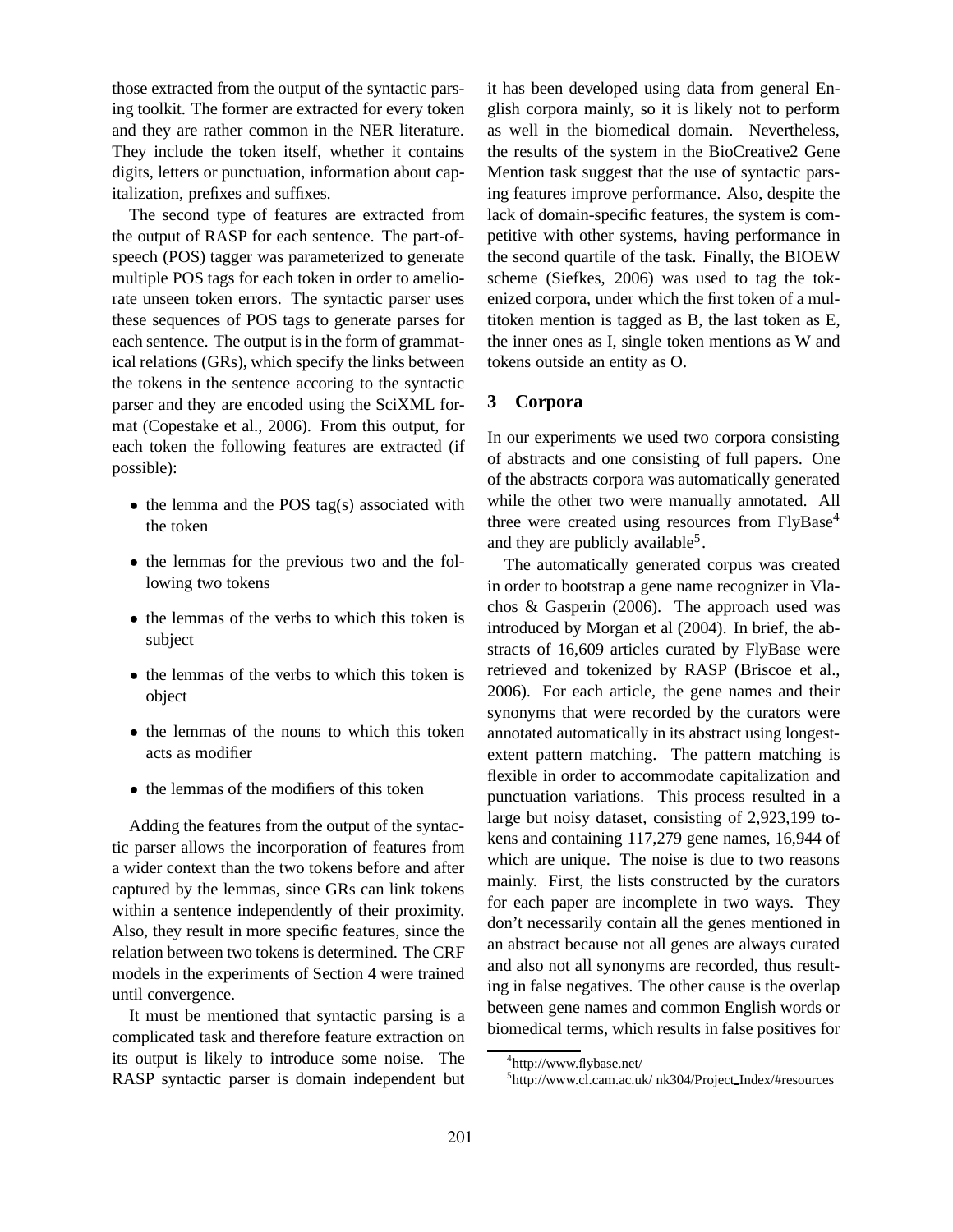abstracts with such gene names.

The manually annotated corpus of abstracts was described in Vlachos & Gasperin (2006). It consists of 82 FlyBase abstracts that were annotated by a computational linguist and a FlyBase curator. The full paper corpus was described in Gasperin et al. (2007). It consists of 5 publicly available full papers which were annotated by a computational linguist and a FlyBase curator with named entities as well as anaphoric relations in XML. To use it for the gene name recognition experiments presented in this paper, we converted it from XML to IOB format keeping only the annotated gene names.

|                           | noisy     | golden    | full   |
|---------------------------|-----------|-----------|--------|
|                           | abstracts | abstracts | papers |
| abstracts $\overline{\ }$ | 16,609    | 82        | 5      |
| papers                    |           |           |        |
| sentences                 | 111,820   | 600       | 1,220  |
| tokens                    | 2,923,199 | 15,703    | 34,383 |
| gene names                | 117,279   | 629       | 2,057  |
| unique                    | 16,944    | 326       | 336    |
| gene names                |           |           |        |
| unique non-               | 60,943    | 3,018     | 4,113  |
| gene tokens               |           |           |        |

Table 1: Statistics of the datasets

The gene names in both manually created corpora were annotated using the guidelines presented in Vlachos & Gasperin (2006). The main idea of these guidelines is that gene names are annotated anywhere they are encountered in the text, even when they are used to refer to biomedical entities other than the gene itself. The distinction between the possible types of entities the gene name can refer to is performed at the level of the shortest noun phrase surrounding the gene name. This resulted in improved inter-annotator agreement (Vlachos et al., 2006).

Statistics on all three corpora are presented in Table 1. From the comparisons in this table, an interesting observation is that the gene names in full papers tend to be repeated more frequently than the gene names in the manually annotated abstracts (6.1 compared to 1.9 times respectively). Also, the latter contain approximately 2 unique gene names every 100 tokens while the full papers contain just 1. This evidence suggests that annotating abstracts is more likely to provide us with a greater variety of gene names. Interestingly, the automatically annotated abstracts contain only 0.6 unique gene names every 100 tokens which hints at inclusion of false negatives during the annotation.

Another observation is that, while the manually annotated abstracts and full papers contain roughly the same number of unique genes, the full papers contain 36% more unique tokens that are not part of a gene name ("unique non-gene tokens" in Table 1). This suggests that the full papers contain a greater variety of contexts, as well as negative examples, therefore presenting greater difficultiy to a gene name recognizer.

## **4 Experiments**

We ran experiments using the two NER systems and the three datasets described in Sections 2 and 3. In order to evaluate the performance of the systems, apart from the standard recall, precision and F-score metrics, we measured the performance on seen and unseen gene names independently, as suggested by Vlachos & Gasperin (2006). In brief, the gene names that are in the test set and the output generated by the system are separated according to whether they have been encountered in the training data as gene names. Then, the standard recall, precision and F-score metrics are calculated for each of these lists independently.

|              |           | <b>HMM</b> | CRF+RASP |
|--------------|-----------|------------|----------|
|              | Recall    | 75.68      | 63.43    |
| overall      | Precision | 89.14      | 90.89    |
|              | F-score   | 81.86      | 74.72    |
|              | Recall    | 94.48      | 76.32    |
| seen         | Precision | 93.62      | 95.4     |
| genes        | F-score   | 94.05      | 84.80    |
|              | Recall    | 33.51      | 34.54    |
| unseen       | Precision | 68.42      | 73.63    |
| genes        | F-score   | 44.98      | 47.02    |
| seen genes   |           |            | 435      |
| unseen genes |           |            | 194      |

Table 2: Results on training on noisy abstracts and testing on manually annotated abstracts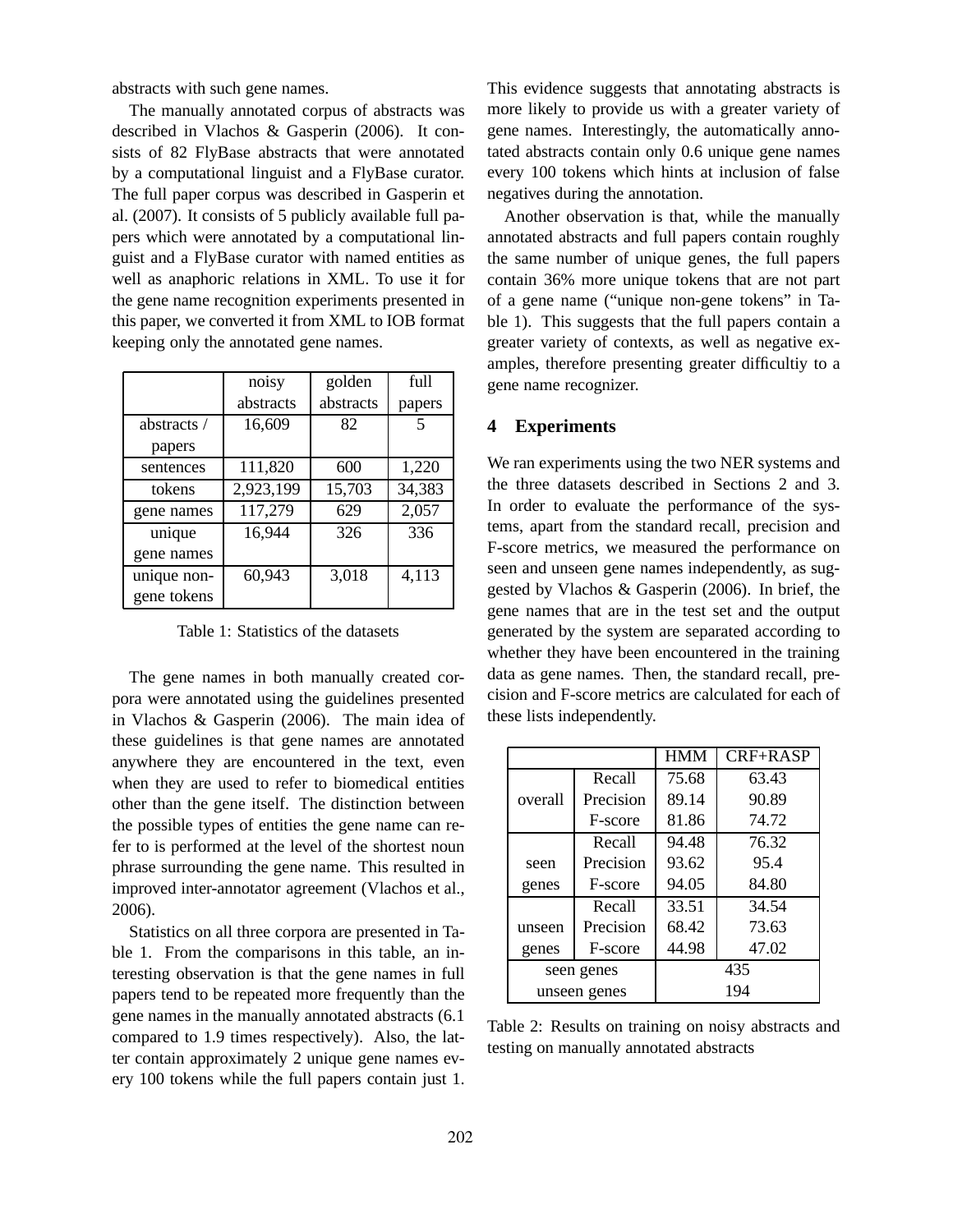|              |           | <b>HMM</b> | $CRF+RASP$ |
|--------------|-----------|------------|------------|
|              | Recall    | 58.63      | 61.40      |
| overall      | Precision | 80.56      | 89.19      |
|              | F-score   | 67.87      | 72.73      |
|              | Recall    | 89.82      | 72.51      |
| seen         | Precision | 87.83      | 94.82      |
| genes        | F-score   | 88.81      | 82.18      |
|              | Recall    | 35.12      | 53.03      |
| unseen       | Precision | 69.48      | 84.05      |
| genes        | F-score   | 46.66      | 65.03      |
| seen genes   |           | 884        |            |
| unseen genes |           | 1173       |            |

Table 3: Results on training on noisy abstracts and testing on full papers

Tables 2 and 3 report in detail the performance of the two systems when trained on the noisy abstracts and evaluated on the manually annotated abstracts and full papers respectively. As it can be seen, the performance of the HMM-based NER system is better than that of CRF+RASP when evaluating on abstracts and worse when evaluating on full papers (81.86 vs 74.72 and 67.87 vs 72.73 respectively).

Further analysis of the performance of the two systems on seen and unseen genes reveals that this result is more likely to be due to the differences between the two evaluation datasets and in particular the balance between seen and unseen genes with respect to the training data used. In both evaluations, the performance of the HMM-based NER system is superior on seen genes while the CRF+RASP system performs better on unseen genes. On the abstracts corpus the performance on seen genes becomes more important since there are more seen than unseen genes in the evaluation, while the opposite is the case for the full paper corpus.

The difference in the performance of the two systems is justified. The CRF+RASP system uses a complex but more general representation of the context based on the features extracted from the output of syntactic parser, namely the lemmas, the part-ofspeech tags and the grammatical relationships, while the HMM-based system uses a simple morphological rule-based classifier. Also, the CRF+RASP system takes the two previous labels into account, while the HMM-based only the previous one. Therefore,

it is expected that the former has superior performance on unseen genes. This difference between the CRF+RASP and the HMM-based system is substantially larger when evaluating on full papers (65.03 versus 46.66 respectively) than on abstracts (47.02 versus 44.98 respectively). This can be attributed to the fact that the training data used is generated from abstracts and when evaluating on full papers the domain shift can be handled more efficiently by the CRF+RASP system due to its more complex feature set.

However, the increased complexity of the CRF+RASP system renders it more vulnerable to noise. This is particularly important in these experiments because we are aware that our training dataset contains noise since it was automatically generated. This noise is in addition to that from inaccurate syntactic parsing employed, as explained in Section 2.2. On the other hand, the simpler HMM-based system is likely to perform better on seen genes, whose recognition doesn't require complex features.

We also ran experiments using the manually annotated corpus of abstracts as training data and evaluated on the full papers. The results in Table 4 confirmed the previous assessment, that the performance of the CRF+RASP system is better on the unseen genes and that the HMM-based one is better on seen genes. In this particular evaluation, the small number of unique genes in the manually annotated corpus of abstracts results in the majority of gene names being unseen in the training data, which favors the CRF+RASP system.

It is important to note though that the performances for both systems were substantially lower than the ones achieved using the large and noisy automatically generated corpus of abstracts. This can be attributed to the fact that both systems have better performance in recognizing seen gene names rather than unseen ones. Given that the automatically generated corpus required no manual annotation and very little effort compared to the manually annotated one, it is a strong argument for bootstrapping techniques.

A known way of reducing the effect of noise in sequential models such as CRFs is to reduce their order. However, this limits the context taken into account, potentially harming the performance on unseen gene names. Keeping the same feature set, we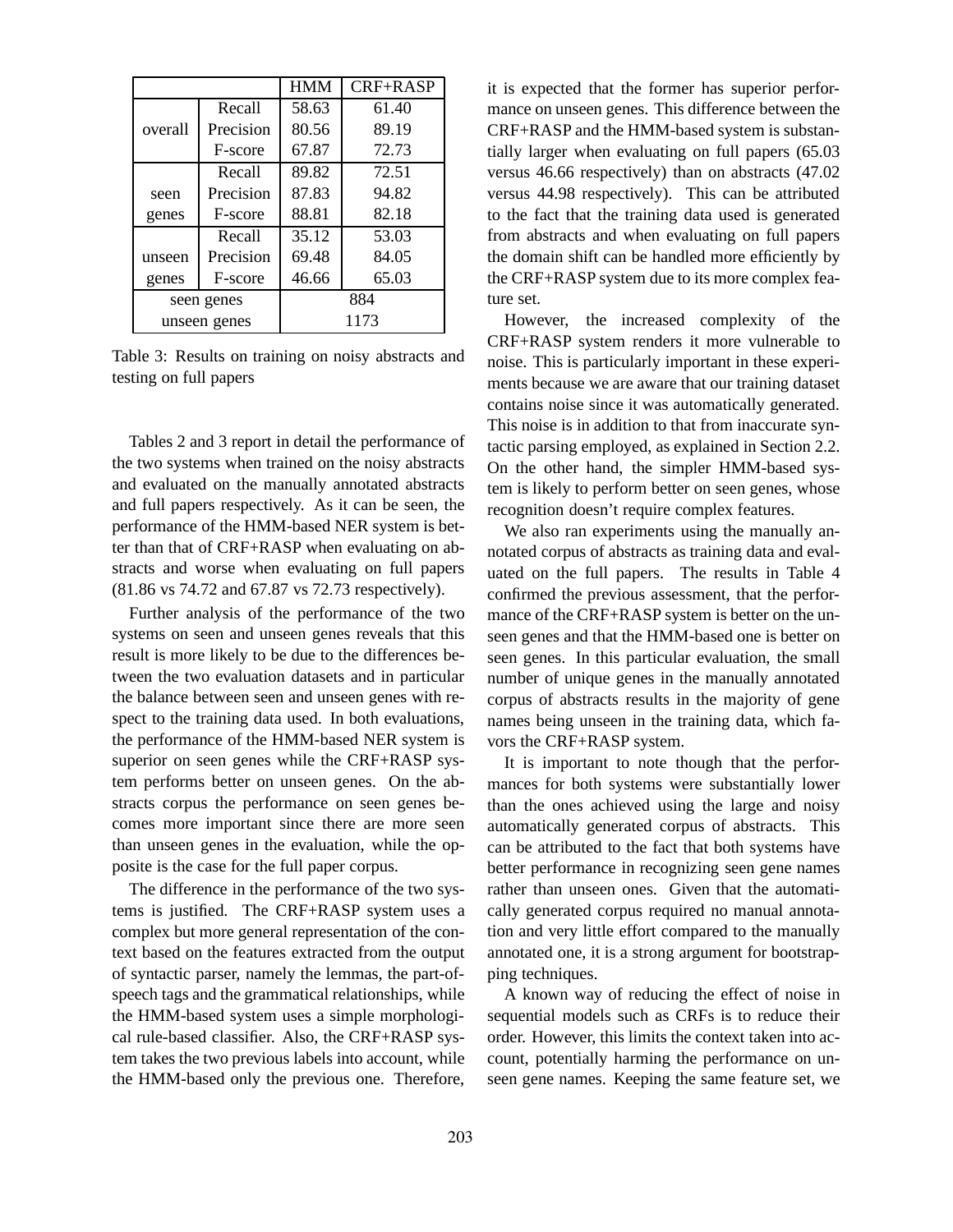|              |           | <b>HMM</b> | CRF+RASP |
|--------------|-----------|------------|----------|
|              | Recall    | 52.65      | 49.88    |
| overall      | Precision | 46.56      | 72.77    |
|              | F-score   | 49.42      | 59.19    |
|              | Recall    | 96.49      | 47.37    |
| seen         | Precision | 58.51      | 55.1     |
| genes        | F-score   | 72.85      | 50.94    |
|              | Recall    | 51.4       | 49.95    |
| unseen       | Precision | 46.04      | 73.4     |
| genes        | F-score   | 48.57      | 59.45    |
| seen genes   |           |            | 57       |
| unseen genes |           |            | 2000     |

Table 4: Results on training on manually annotated abstracts and testing on full papers

trained a first order CRF model on the noisy abstracts corpus and we evaluated on the manually annotated abstracts and full papers. As expected, the performance on the seen gene names improved but deteriorated on the unseen ones. In particular, when evaluating on abstracts the F-scores achieved were 93.22 and 38.1 respectively (compared to 84.8 and 47.02) and on full papers 86.64 and 59.86 (compared to 82.18 and 65.03). The overall performance improved substantially for the abstract where the seen genes are the majority (74.72 to 80.69), but only marginally for the more balanced full papers (72.73 to 72.89).

Ideally, we wouldn't want to sacrifice the performance on unseen genes of the CRF+RASP system in order to deal with noise. While the large noisy training dataset provides good coverage of the possible gene names, it is unlikely to contain every gene name we would encounter, as well as all the possible common English words which can become precision errors. Therefore we attempted to combine the two NER systems based on the evaluation presented earlier. Since the HMM-based system is performing very well on seen gene names, for each sentence we check whether it has recognized any gene names unseen in the training data (potential unseen precision errors) or if it considered as ordinary English words any tokens not seen as such in the training data (potential unseen recall errors). If either of these is true, then we pass the sentence to the CRF+RASP system, which has better performance on unseen gene names.

Such a strategy is expected to trade some of the performance of the seen gene names of the HMMbased system for improved performance on the unseen gene names by using the predictions of the CRF+RASP system. This occurs because in the same sentence seen and unseen gene names may coexist and choosing the predictions of the latter system could result in more errors on the seen gene names. This strategy is likely to improve the performance on datasets where there are more unseen gene names and the difference in the performance of the CRF+RASP on them is substantially better than the HMM-based. Indeed, using this strategy we achieved 73.95 overall F-score on the full paper corpus which contains slightly more unseen gene names (57% of the total gene names). For the corpus of manually annotated abstracts the performance was reduced to 80.21, which is expected since the majority of gene names (69%) are seen in the training data. and the performance of the CRF+RASP system on the unseen data is better only by a small margin than the HMM-based one (47.02 vs 44.98 in F-score respectively).

#### **5 Discussion - Related work**

The experiments of the previous section are to our knowledge the first to evaluate biomedical named entity recognition on full papers. Furthermore, we consider that using abstracts as the training material for such evaluation is a very realistic scenario, since abstracts are generally publicly available and therefore easy to share and distribute with a trainable system, while full papers on which they are usually applied are not always available.

Differences between abstracts and full papers can be important when deciding what kind of material to annotate for a certain purpose. For example, if the annotated material is going to be used as training data and given that higher coverage of gene names in the training data is beneficial, then it might be preferable to annotate abstracts because they contain greater variety of gene names which would result in higher coverage in the dataset. On the other hand, full papers contain a greater variety of contexts which can be useful for training a system and as mentioned earlier, they can be more appropriate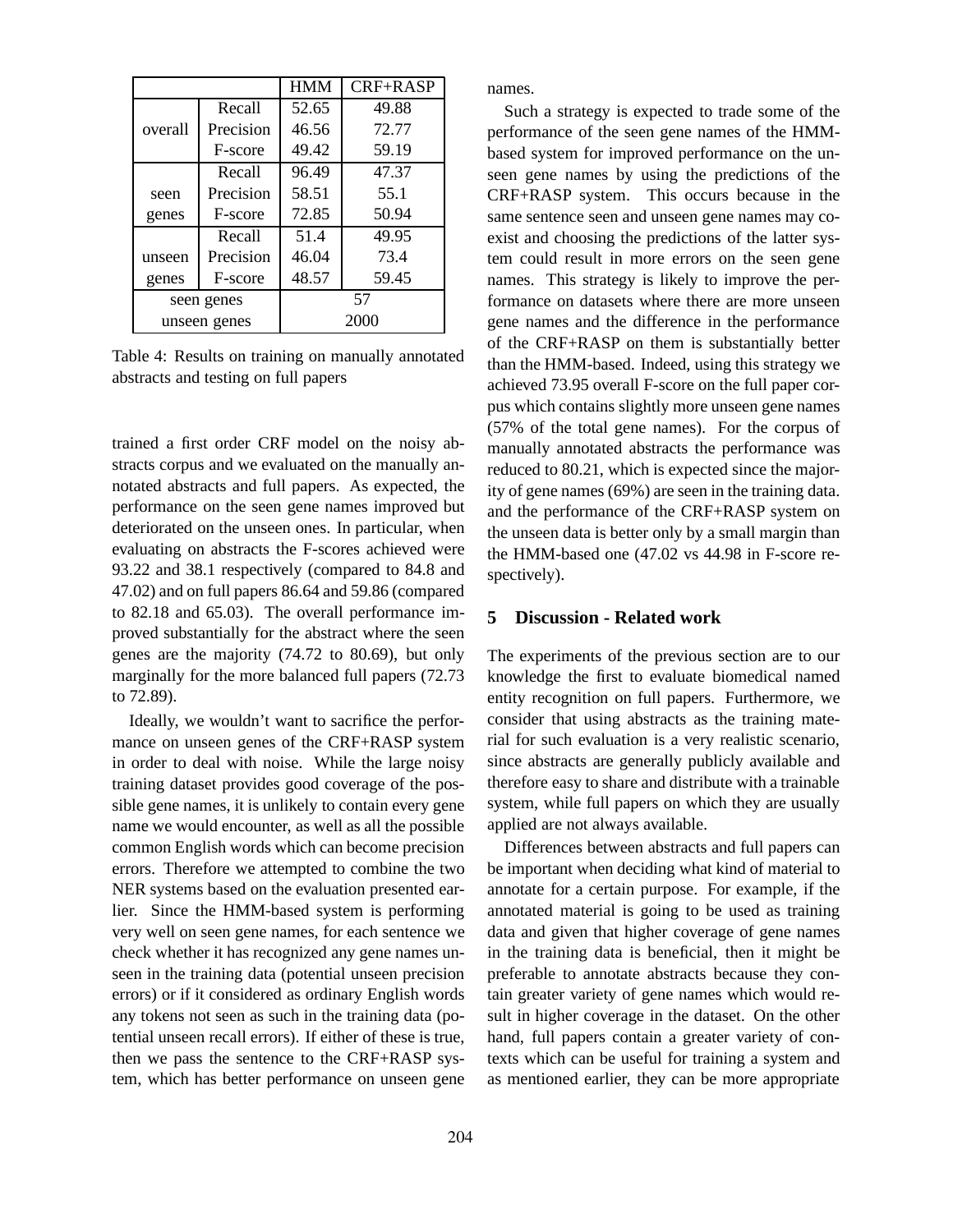for evaluation.

It would be of interest to train NER systems on training material generated from full papers. Considering the effort required in manual annotation though, it would be difficult to obtain quantities of such material large enough that would provide adequate coverage of a variety of gene names. An alternative would be to generate it automatically. However, the approach employed to generate the noisy abstracts corpus used in this paper is unlikely to provide us with material of adequate quality to train a gene name recognizer. This is because more noise is going to be introduced, since full papers are likely to contain more gene names not recorded by the curators, as well as more common English words that happen to overlap with the genes mentioned in the paper.

The aim of this paper is not about deciding on which of the two models is better but about how the datasets used affect the evaluation and how to combine the strengths of the models based on the analysis performed. In this spirit, we didn't attempt any of the improvements discussed by Vlachos & Gasperin (2006) because they were based on observations on the behavior of the HMM-based system. From the analysis presented earlier, the CRF+RASP system behaves differently and therefore it's not certain that those strategies would be equally beneficial to it.

As mentioned in the introduction, there has been a lot of work on biomedical NER, either through shared tasks or independent efforts. Of particular interest is the work of Morgan et al (2004) who bootstrapped an HMM-based gene name recognizer using FlyBase resources and evaluate on abstracts. Also of interest is the system presented by Settles (2004) which used CRFs with rich feature sets and suggested that one could use features from syntactic parsing with this model given their flexibility. Direct comparisons with these works are not possible since different datasets were used.

Finaly, combining models has been a successful way of achieving good results, such as those of Florian et al. (2003) who had the top performance in the named entity recognition shared task of CoNLL 2003 (Tjong Kim Sang and De Meulder, 2003).

## **6 Conclusions- Future work**

In this paper we compared two different named entity recognition systems on abstracts and full paper corpora using automatically generated training data. We demonstrated how the datasets affect the evaluation and how the two systems can be combined. Also, our experiments showed that bootstrapping using automatically annotated abstracts can be efficient even when evaluating on full papers.

As future work, it would be of interest to develop an efficient way to generate data automatically from full papers which could improve the results further. An interesting approach would be to combine dictionary-based matching with an existing NER system in order to reduce the noise. Also, different ways of combining the two systems could be explored. With constrained conditional random fields (Kristjansson et al., 2004) the predictions of the HMM on seen gene names could be added as constraints to the inference performed by the CRF.

The good performance of bootstrapping gene name recognizers using automatically created training data suggests that it is a realistic alternative to fully supervised systems. The latter have benefited from a series of shared tasks that, by providing a testbed for evaluation, helped assessing and improving their performance. Given the variety of methods that are available for generating training data efficiently automatically using extant domain resources (Morgan et al., 2004) or semi-automatically (active learning approaches like Shen et al. (2004) or systems using seed rules such as Mikheev et al. (1999)), it would be of interest to have a shared task in which the participants would have access to evaluation data only and they would be invited to use such methods to develop their systems.

### **References**

- Sophia Ananiadou and John McNaught, editors. 2006. *Text Mining in Biology and Biomedicine*. Artech House, Inc.
- Christian Blaschke, Lynette Hirschman, and Alexander Yeh, editors. 2004. *Proceedings of the BioCreative Workshop*, Granada, March.
- Ted Briscoe, John Carroll, and Rebecca Watson. 2006. The second release of the RASP system. In *Proceed-*